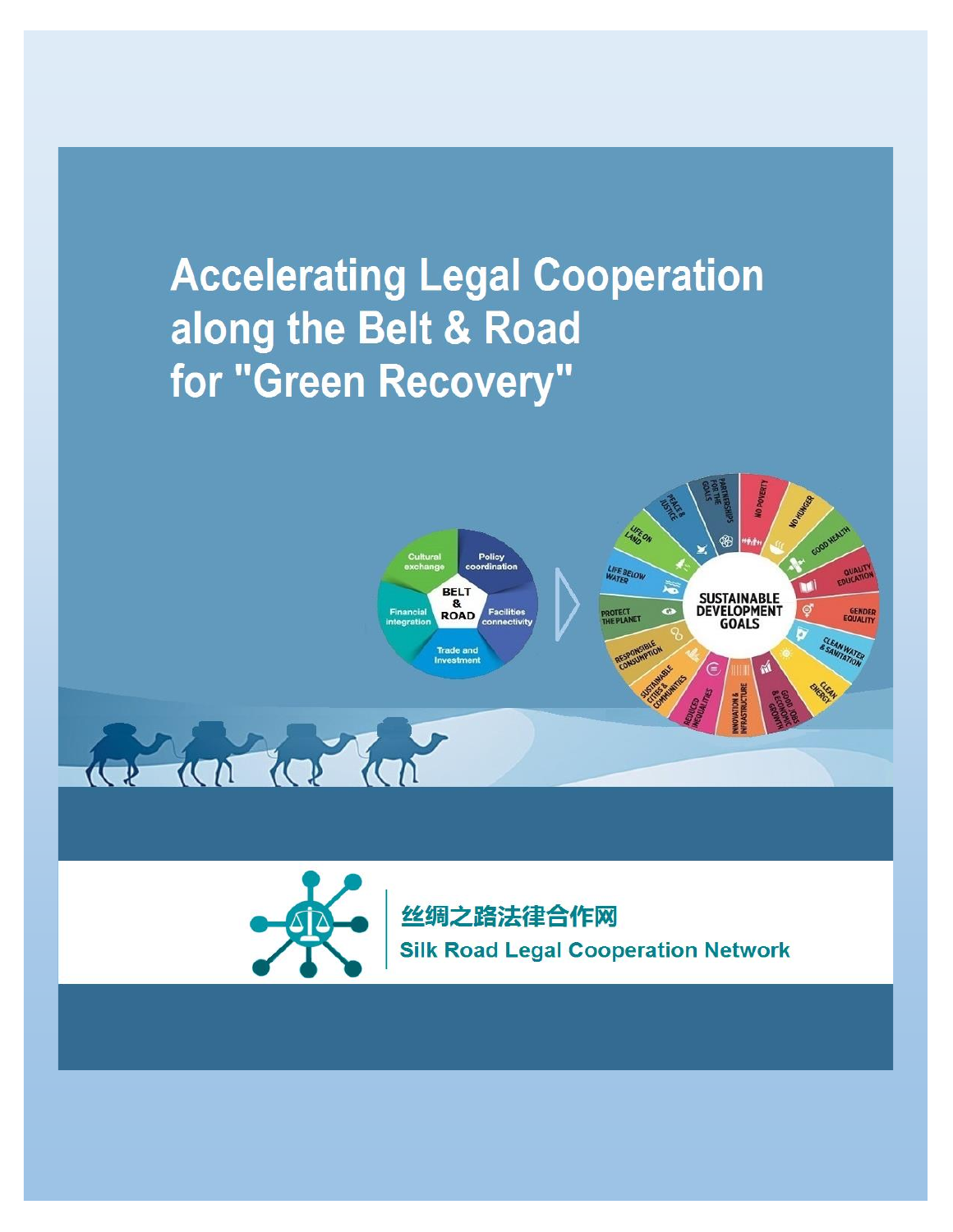**The purpose of this document is to promote awareness among National and Local Government institutions in BRI countries on the importance of accelerating legal cooperation along the Belt & Road for "green recovery"**

# **The need for accelerating legal cooperation along the Belt and Road for "green recovery"**

The Belt and Road Initiative (BRI) is poised to play a green, inclusive and transformative role in the post-Covid-19 global recovery process in line with the United Nations 2030 Agenda for Sustainable Development. To this end, the Green Development Guidance for BRI Projects Baseline Study Report has been released on 01.12.2020 by the Belt and Road International Green Development Coalition (BRIGC) of the Ministry of Ecology and Environment of China. By following international best practices, this report has taken a commendable initiative towards developing a set of clear and operable guidelines to help all stakeholders join forces in accelerating green, low-carbon, and sustainable investments in BRI projects.

As the BRI continues to develop, the need for legal cooperation arises to meet the demand for 'soft infrastructure', namely the institutions that help maintain legal, regulatory and financial systems, information technology services, etc. Soft infrastructure is a vital element for strengthening the BRI's hard infrastructure, namely physical connectivity via conducive transportation networks.

In this context, "legal cooperation along the Belt and Road" means and includes crossborder collaboration in law enforcement through consistent legal, regulatory and administrative procedures and practices. Effective legal cooperation necessitates harmonization of different legal provisions or systems by eliminating major differences and creating minimum requirements or standards leading to legal certainty, consistency and predictability.

Promoting legal cooperation is the path to laying a stable legal foundation for the BRI towards realizing the shared vision of all participating countries. A stable legal foundation provides the enabling legal support and safeguards for the BRI to operate efficiently across borders.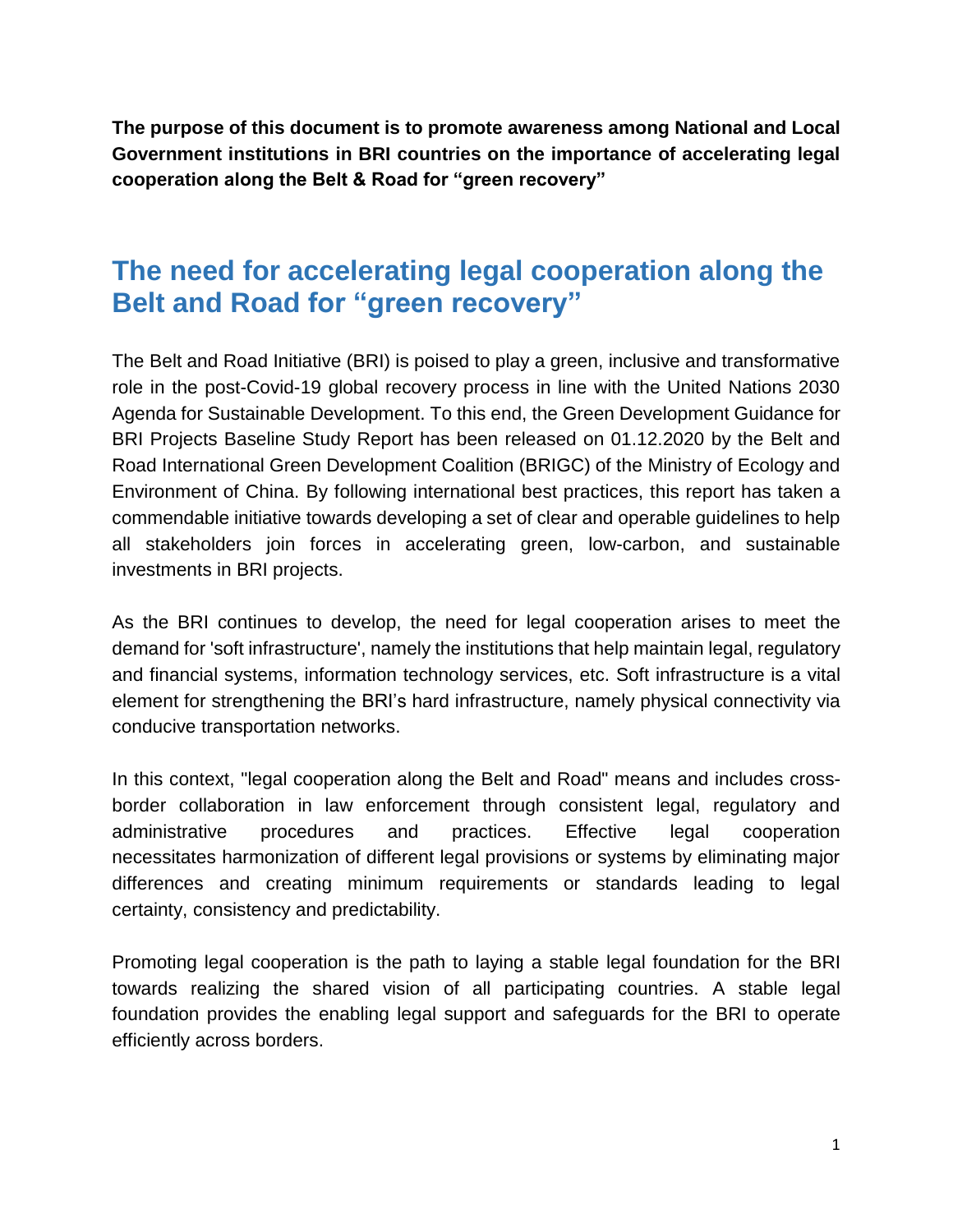The need to develop a stable legal foundation for the BRI is articulated in the Statement of Co-Chairs of the Forum on Belt and Road Legal Cooperation jointly held by the Ministry of Foreign Affairs of China and China Law Society on 3 July 2018 [\(https://www.fmprc.gov.cn/mfa\\_eng/wjbxw/t1573635.shtml\)](https://www.fmprc.gov.cn/mfa_eng/wjbxw/t1573635.shtml). This Statement recommends "*all parties participating in the BRI develop multi-level, multi-channel and comprehensive legal cooperation by exploring the establishment of cooperation mechanisms, identifying priorities through consultation, making action plans progressively, solving legal issues effectively and building consensus constantly, in order to lay a solid legal foundation for the BRI*". As a way forward, the Statement suggests that further discussions under the theme of the BRI legal cooperation be conducted in appropriate forums in the future.

### **Legal cooperation to catalyze innovation, entrepreneurship and inclusive growth in BRI countries**

According to the United Nations 2030 Agenda for Sustainable Development, "*International trade is an engine for inclusive economic growth and poverty reduction, and contributes to the promotion of sustainable development*" (paragraph 68, 2030 Agenda).

Sustainable Development Goal 9 is focused on building resilient infrastructure, promoting inclusive and sustainable industrialization and fostering innovation.

Legislative reforms are inevitable where legal frameworks are not in place or not sufficient to give effect to the 2030 Agenda.

Efficient laws and regulations help advance innovation, entrepreneurship and inclusive economic growth while reducing poverty and inequality. A number of authorities including the World Bank's *"Doing Business"* [\(https://www.doingbusiness.org/\)](https://www.doingbusiness.org/) data support that there is a strong association between inequality, poverty and business regulation. *Doing Business - 2017* reported that economies with poor quality business regulation have higher levels of income inequality on average. As reported in *Doing Business - 2018*, economies with better business regulation have lower levels of poverty on average.

The *"Ease of Doing Business"* (EODB) is an index developed by the World Bank's *Doing Business* annual report team to rank 190 economies on their ease of doing business from rank 1 to 190. The EODB indicates an economy's position to the best regulatory practice in relation to ten (10) themes – the best score is set at 100, and the lowest performance is set at 0.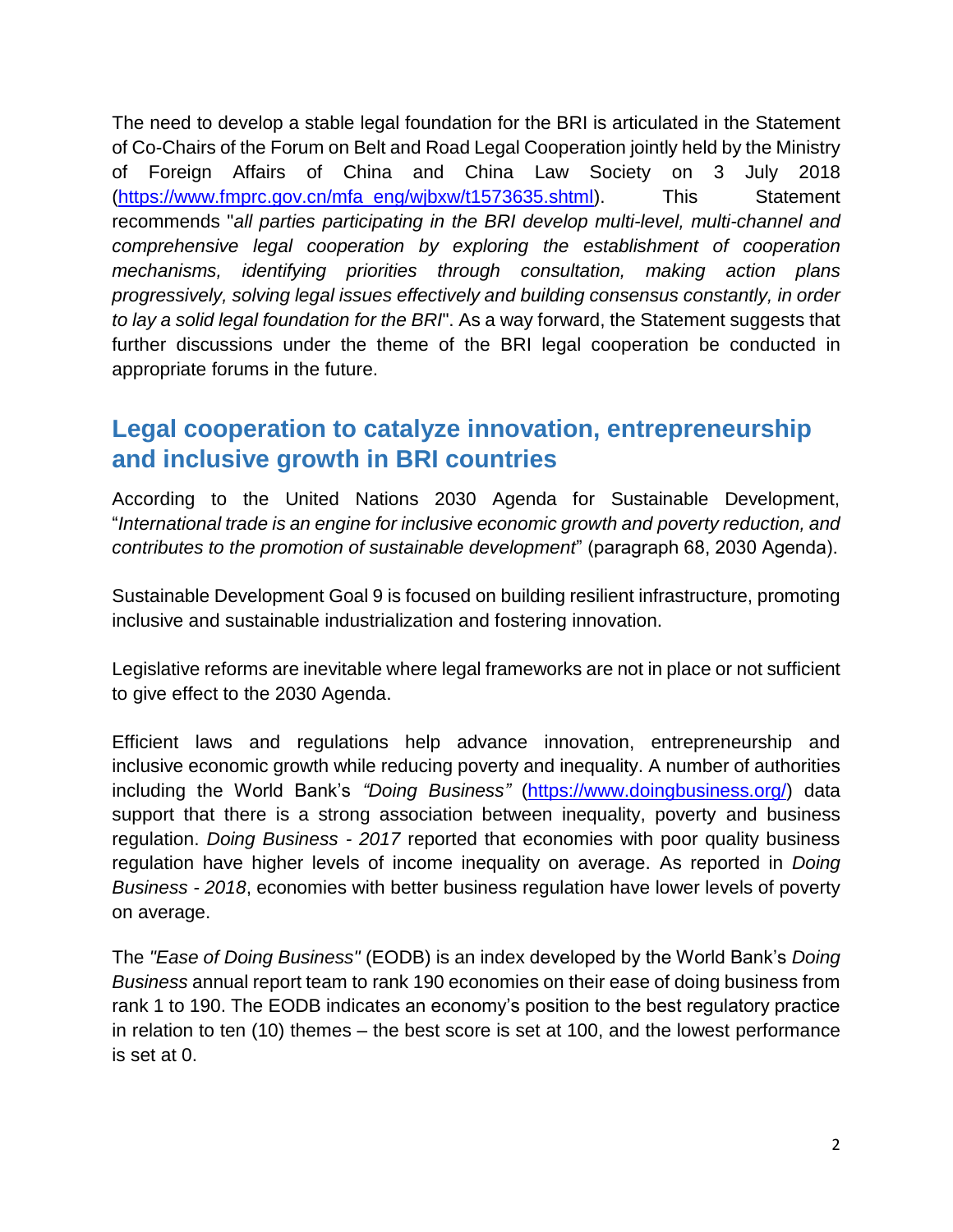The EODB score can be reasonably used as an effective indicator for measuring the "BRIreadiness" of national regulatory frameworks of participating countries. BRI countries can increase their EODB scores by reducing differences in regulatory performance starting with, for instance, the indicators associated with "Trading across Borders" [\(https://www.doingbusiness.org/en/data/exploretopics/trading-across-borders\)](https://www.doingbusiness.org/en/data/exploretopics/trading-across-borders).

China has achieved exemplary progress in the *Doing Business* rank among 190 economies by improving it to 31<sup>st</sup> place in 2019 from 46<sup>th</sup> in 2018 and 96<sup>th</sup> in 2013.

Promotion of legal cooperation along the Belt and Road is an excellent opportunity for participating countries to undertake review, revision and reform of their legal, regulatory and policy frameworks towards boosting innovation, entrepreneurship and inclusive economic growth.

#### **The BRI as a major accelerator of United Nations Sustainable Development Goals (UN SDGs)**

A careful examination of the five priority areas of the BRI and the UN SDGs reveals their complementary, mutually reinforcing and synergistic relationship. The 193 Member States of the United Nations have made a commitment to ensure the implementation of the 2030 Agenda for Sustainable Development by means of a revitalised Global Partnership (paragraph 39, 2030 Agenda). In that sense, the BRI clearly stands out as an essential constituent partner of the Global Partnership for Sustainable Development that strengthens the means of SDG implementation as set forth in Goal 17.

As stated by the United Nations Secretary General Mr. Antonio Guterres at the Opening Ceremony of the Belt and Road Forum for International Cooperation in Beijing, China on 26 April 2019, *"The five pillars of the Belt and Road – policy coordination, facilities connectivity, unimpeded trade, financial integration, and people-to-people exchanges – are intrinsically linked to the 17 Sustainable Development Goals"* [\(https://www.un.org/sg/en/content/sg/statement/2019-04-26/secretary-generals](https://www.un.org/sg/en/content/sg/statement/2019-04-26/secretary-generals-remarks-the-opening-ceremony-of-the-belt-and-road-forum-for-international-cooperation)[remarks-the-opening-ceremony-of-the-belt-and-road-forum-for-international](https://www.un.org/sg/en/content/sg/statement/2019-04-26/secretary-generals-remarks-the-opening-ceremony-of-the-belt-and-road-forum-for-international-cooperation)[cooperation\)](https://www.un.org/sg/en/content/sg/statement/2019-04-26/secretary-generals-remarks-the-opening-ceremony-of-the-belt-and-road-forum-for-international-cooperation)

It is worthy of quoting the UN Secretary General's remarks once again, made at the opening of the Belt & Road Forum in Beijing, China on 14.05.2016, *"While the Belt and Road Initiative and the 2030 Agenda are different in their nature and scope, both have sustainable development as the overarching objective. Both strive to create opportunities, global public goods and win-win cooperation. And both aim to deepen "connectivity" across countries and regions: connectivity in infrastructure, trade, finance, policies and, perhaps most important of all, among peoples. In order for the participating countries along the Belt and Road to fully benefit from the potential of enhanced connectivity, it is crucial to strengthen the links between the Initiative and the Sustainable Development*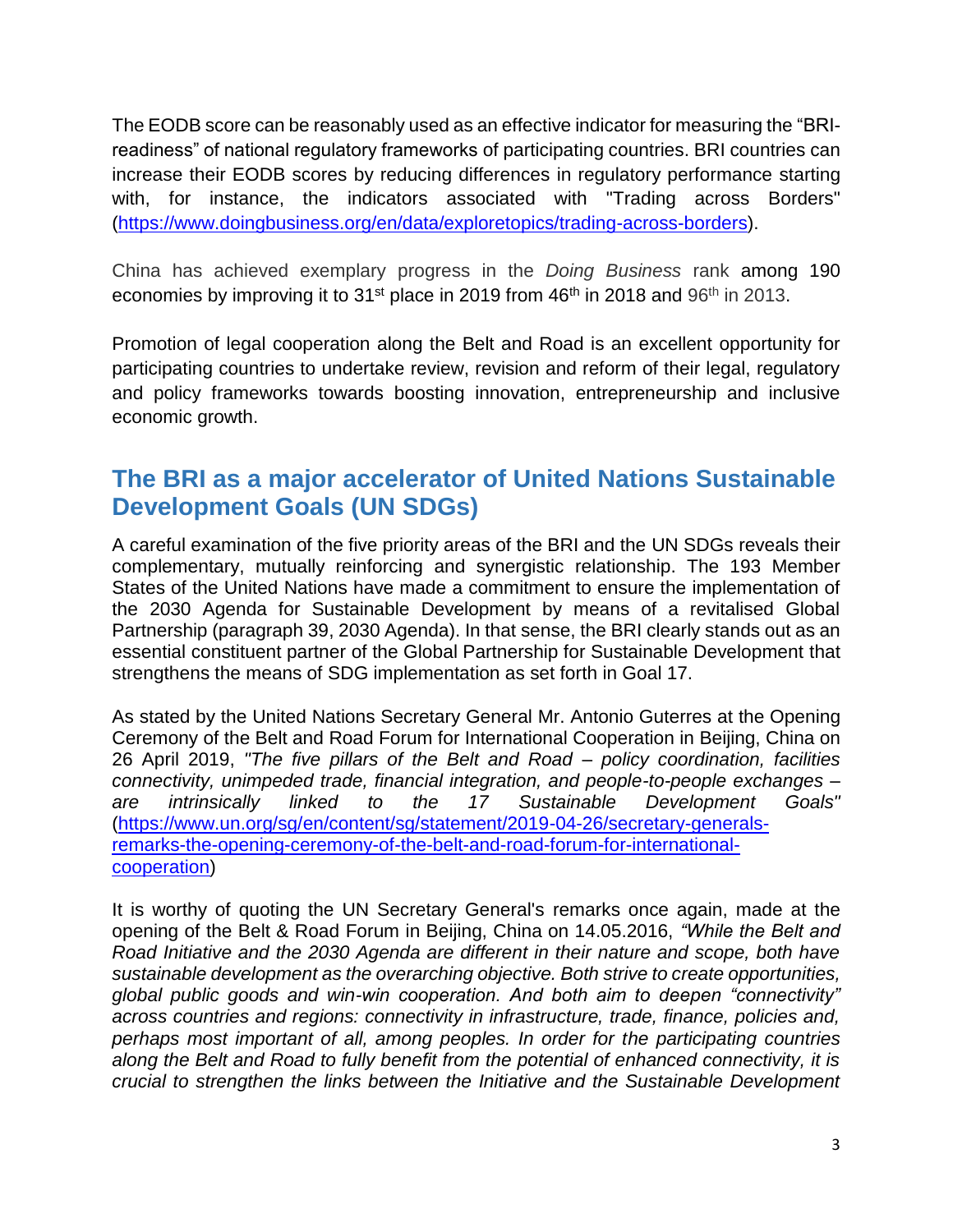*Goals. Those 17 Goals can guide the policies and actions under the Belt and Road towards true sustainable development".*

#### **Legal cooperation to help harness the BRI's green development dividends**

A green BRI can provide a platform for all participating countries to contribute to realizing inclusive, transformative and green recovery in the post-Covid-19 context.

The Green Development Guidance for BRI Projects Baseline Study Report – 2020 [\(http://en.brigc.net/Reports/Report\\_Download/202012/P020201201717466274510.pdf\)](http://en.brigc.net/Reports/Report_Download/202012/P020201201717466274510.pdf) is based on international best practices drawn from governments, financial institutions and non-governmental organizations (NGOs) on their environmental policies, safeguard measures and actions for greening investments. Government institutions of BRI countries at both national and local levels can help realize green recovery by integrating these guidelines with their regulatory systems.

This Baseline study Report has put forward a BRI project classification system that forms the positive and negative lists, and proposed recommendations to guide green development of the BRI projects. The classification of BRI projects investigates three major environmental objectives: pollution prevention, climate change mitigation, and biodiversity conservation.

BRI projects are divided into three categories based on positive and negative impacts:

1. Red projects requiring stricter supervision and regulation: These are projects at risk of causing "significant and irreversible" environmental damage or major negative environmental impacts in one or more aspect(s) of climate change mitigation, pollution prevention, and biodiversity protection. Red projects include coal-fired power, hydropower, petrochemical, and mining and metal smelting projects.

2. Yellow projects - environmentally neutral with moderate impacts: Projects in this category "Do No Significant Harm" (DNSH) to any environmental aspect, and any residual environmental harm can be mitigated by the project itself through affordable and effective measures within reasonable boundaries. Yellow projects include waste-to-energy projects and urban freight transportation with emission standard above Euro IV/national IV standards (or similar locally applicable standards).

3. Green projects - encouraged: Projects in this "encouraged category" have no significant negative impact on any environmental aspect of climate change mitigation, pollution prevention, and biodiversity protection, and positively contribute to at least one environmental aspect, particularly if they support international environmental agreements and conventions. Projects such as renewable energy development and utilization (solar and wind power plants, etc.) fall into this category.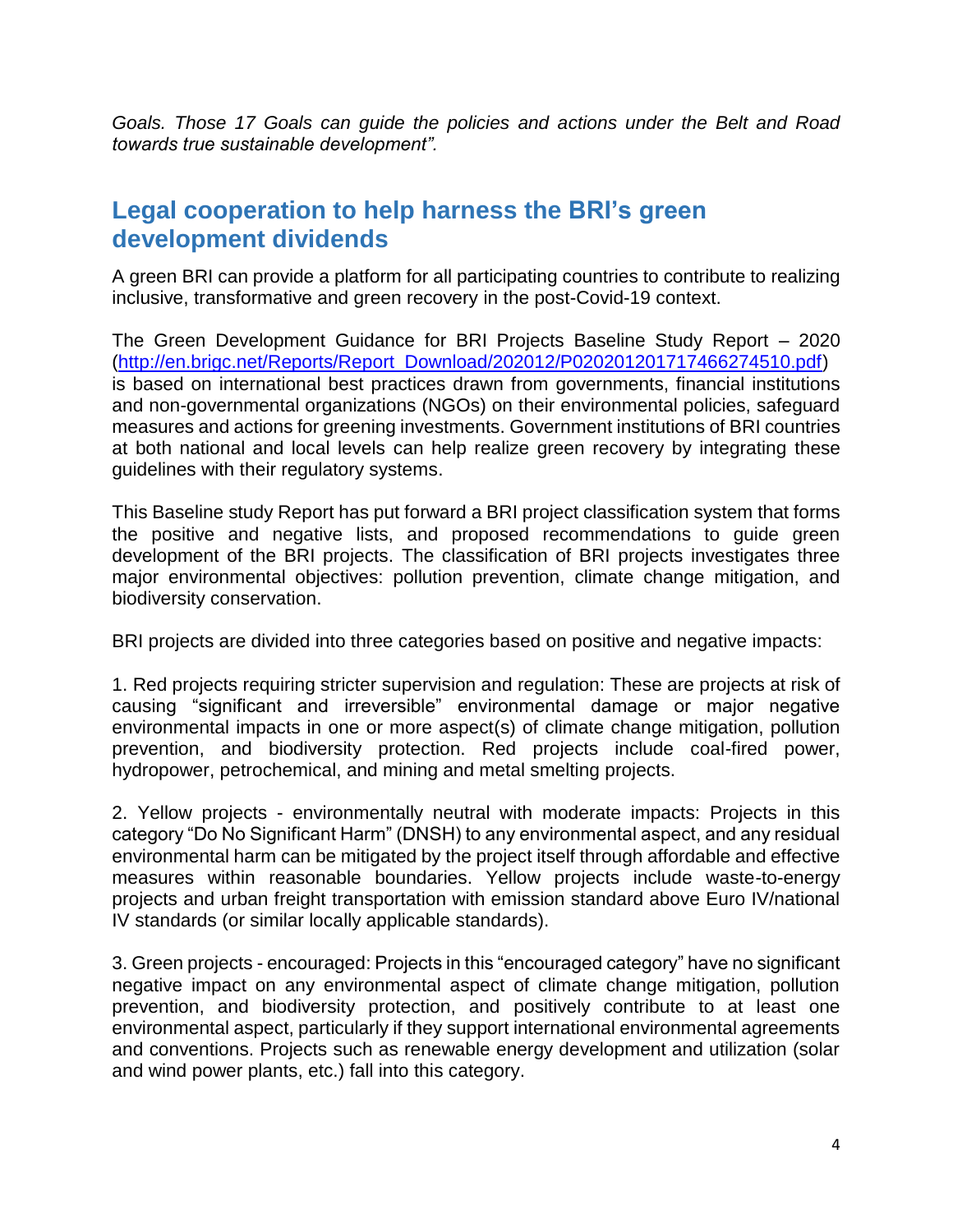## **The way forward**

Some suggestions for BRI participating countries:

1. Make a collaborative effort with all participating countries to build and benefit from the BRI as a major Global Partnership for Sustainable Development towards realizing the United Nations 2030 Agenda including the SDGs.

2. Incorporate the recommendations of the Green Development Guidance for BRI Projects Baseline Study Report - 2020 with national and local environmental regulatory frameworks

[\(http://en.brigc.net/Reports/Report\\_Download/202012/P020201201717466274510.pdf\)](http://en.brigc.net/Reports/Report_Download/202012/P020201201717466274510.pdf).

3. Accelerate action on legal cooperation among BRI countries aimed at improving the efficiency and effectiveness of national and local regulatory frameworks.

4. Take action to secure higher scores (over 80% for instance) of the *"Ease of Doing Business"* (EODB) index developed by the World Bank. Eliminate or minimize differences in regulatory performance among BRI countries, for instance, the differences in "Trading across Borders" [\(https://www.doingbusiness.org/en/data/exploretopics/trading-across](https://www.doingbusiness.org/en/data/exploretopics/trading-across-borders)[borders\)](https://www.doingbusiness.org/en/data/exploretopics/trading-across-borders).

5. Partner with the Belt and Road International Green Development Coalition (BRIGC | [http://en.brigc.net/\)](http://en.brigc.net/) of the Foreign Environmental Cooperation Office, Ministry of Ecology and Environment of China, and act towards jointly building a green, inclusive and sustainable BRI.

6. Join the United Cities and Local Governments - Asia Pacific Committee on Belt and Road Local Cooperation (BRLC | UCLG-ASPAC | [https://www.brlc.org.cn/\)](https://www.brlc.org.cn/) which is an ideal platform for Local Government Institutions to promote the Green BRI by addressing issues relating to legal cooperation, among others.

**……………………………………………**

Written by: **Dilum Abeysekera Founder & President, Silk Road Legal Cooperation Network** Web: <https://www.lexecongroup.com/silkroad-legal-co-op-net>